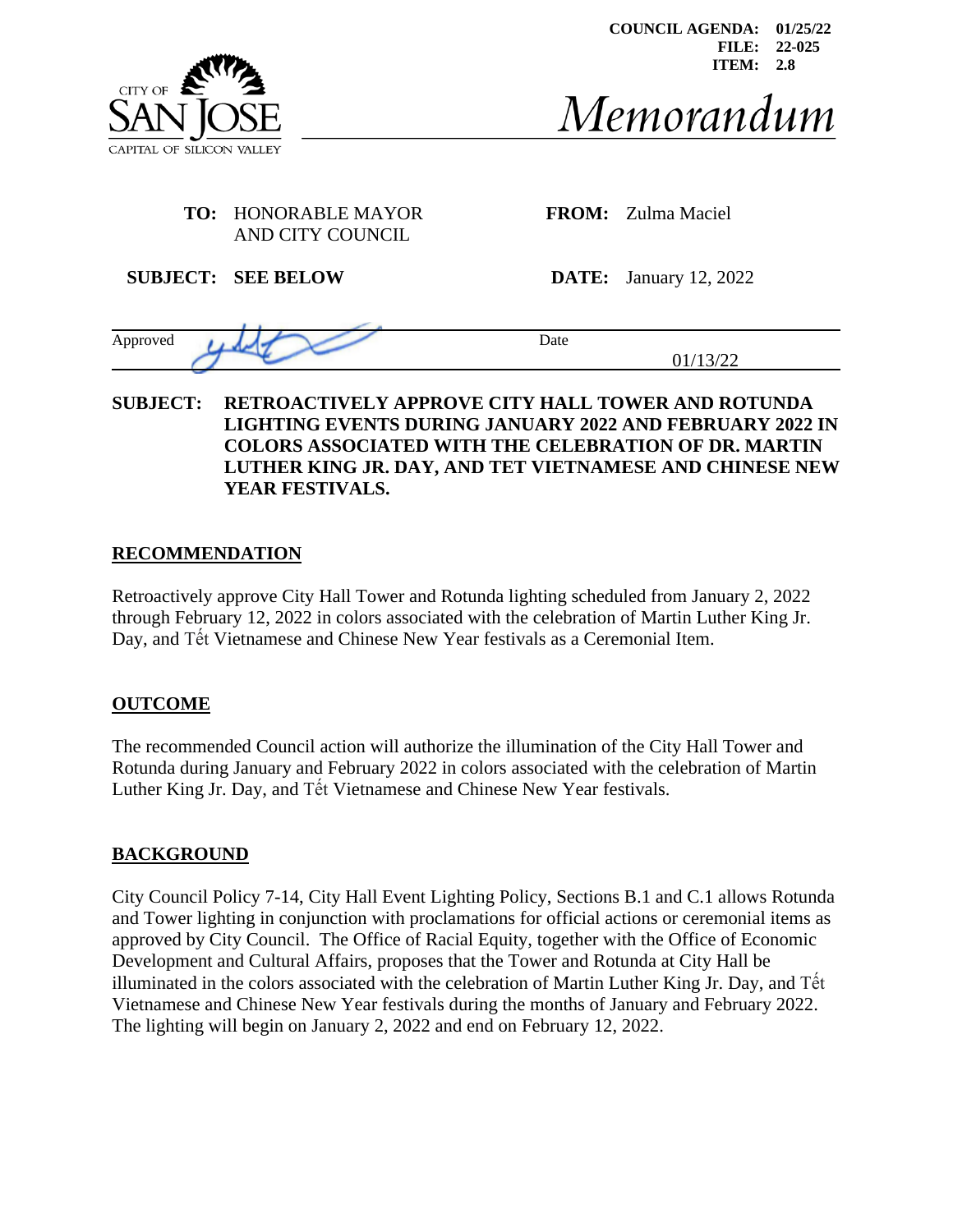HONORABLE MAYOR AND CITY COUNCIL January 12, 2021 **Subject: Tower and Rotunda Lighting Cultural Holidays** Page 2

# **ANALYSIS**

According to Census 2020, 38.5% of San Jose residents are Asian. Illuminating City Hall with colors celebrating the life of Dr. Martin Luther King Jr., and the Tết Vietnamese and Chinese New Year festivals will demonstrate respect for and acknowledge the beliefs and customs of fellow San Joséans. It will also create business vibrancy and welcome the public to our city's urban core.

The lighting of both the City Hall Tower and Rotunda will celebrate San José's cultural diversity and the following events:

- 1) Martin Luther King Jr. Day, an American federal and state holiday, marking the birthday of Reverend Dr. Martin Luther King, Jr. It is observed on the third Monday of January each year, which is around Dr. King's birthday, January 15. He was the nation's most prominent leader and chief spokesperson for non-violent activism in the Civil Rights Movement, which successfully protested racial discrimination in federal and state law.
- 2) Tết Vietnamese Festival is the most important celebration in Vietnamese culture. Tet celebrates the arrival of spring. Many Vietnamese spend New Year's Eve (January 31st) following rituals of cleaning the house, doing laundry, preparing special dishes to place on the ancestor altars, etc. prior to midnight. On the first day of the new year, they follow customs such as visiting homes, ancestor worship, wishing New Year's greetings, giving lucky money in red envelopes to children and elders, and opening a shop.
- 3) Chinese New Year celebrates the beginning of a new year on the traditional Chinese calendar. Lunar New Year is also known as the Spring Festival. At midnight before the New Year, the celebration begins. It is customary to clean house and make new purchases, which signifies getting ready for a new start before the new year arrives. Auspicious words or pictures are cut on red paper and pasted on windows to express good wishes for the future. Gathering with family is a main theme for all Lunar New Year celebrations.

| <b>Holiday</b>                                     | <b>Illumination Dates</b> | <b>Colors</b>                                                    |
|----------------------------------------------------|---------------------------|------------------------------------------------------------------|
| Dr. Martin Luther King, Jr. Day (Jan.<br>17, 2022) | $1/17/2022 - 1/22/2022$   | Rotunda: Tower:<br>Red & green<br>(alternate every 2)<br>floors) |
| Têt Vietnamese Festival (Feb. $1 - 5$ ,<br>2022)   | $1/31/2022 - 2/6/2022$    | Rotunda: Yellow<br>Tower: Red                                    |
| Chinese New Year (Feb. $1-15$ , 2022)              | $2/7/2022 - 2/12/2022$    | Rotunda: Red<br>Tower: Yellow                                    |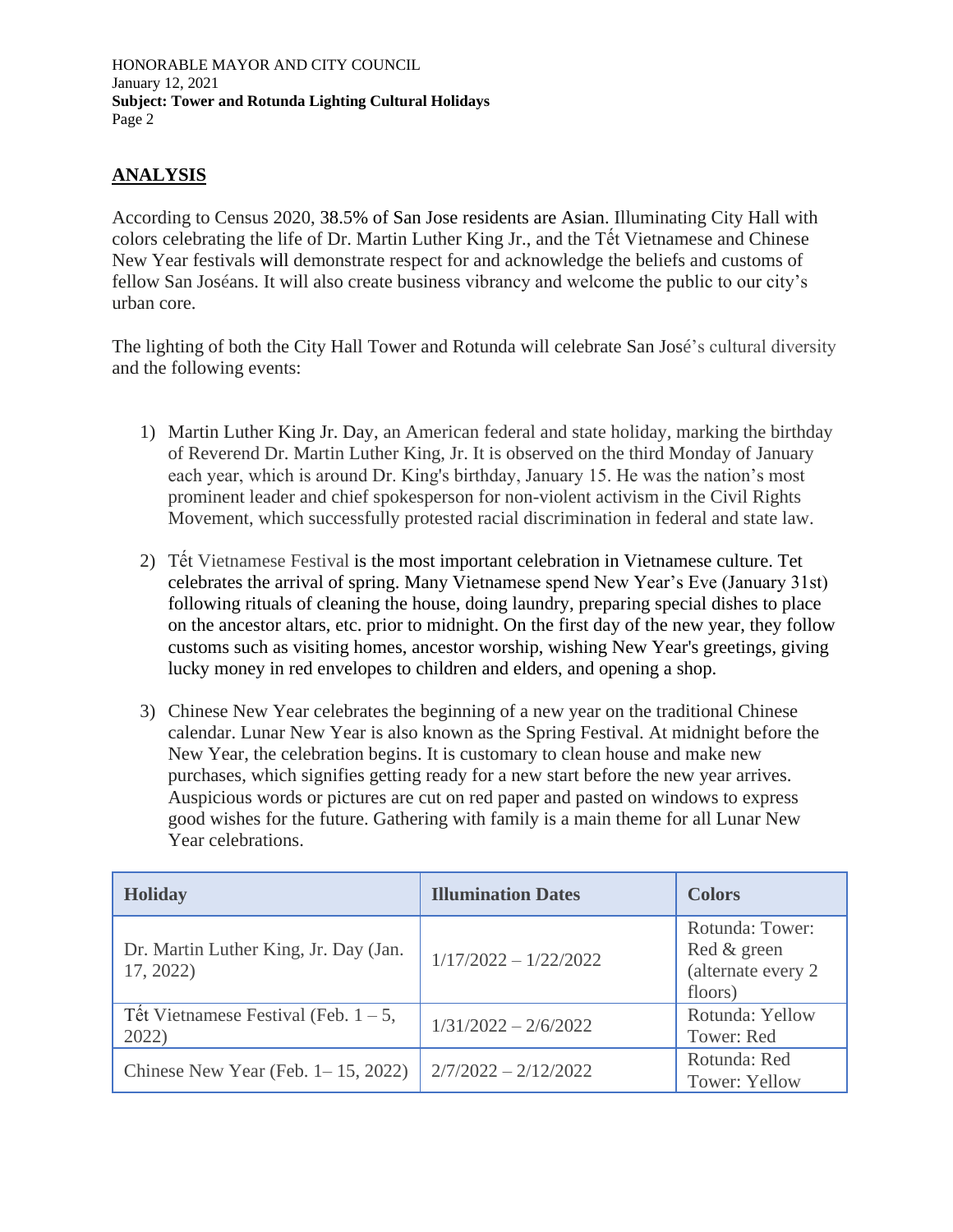HONORABLE MAYOR AND CITY COUNCIL January 12, 2021 **Subject: Tower and Rotunda Lighting Cultural Holidays** Page 2

# **CONCLUSION**

Illumination of the City Hall Tower and the Rotunda will be a symbolic and colorful representation of the cultural diversity of our City.

# **EVALUATION AND FOLLOW-UP**

The Offices of Racial Equity and Event Services will coordinate the City Hall Tower and Rotunda lighting per the table outlined in the Analysis section of this memorandum.

# **CLIMATE SMART SAN JOSE**

The recommendation in this memorandum does not affect Climate Smart San José energy, water, or mobility goals.

# **PUBLIC OUTREACH**

This memorandum will be posted on the City website for the January 25, 2022 City Council meeting.

# **COORDINATION**

This memorandum has been coordinated with the Office of Economic Development and Cultural Affairs and the City Attorney's Office.

# **COMMISSION RECOMMENDATION/INPUT**

No commission recommendation or input is associated with this action.

# **COST SUMMARY/IMPLICATIONS**

No significant cost summary/implications are associated with this action.